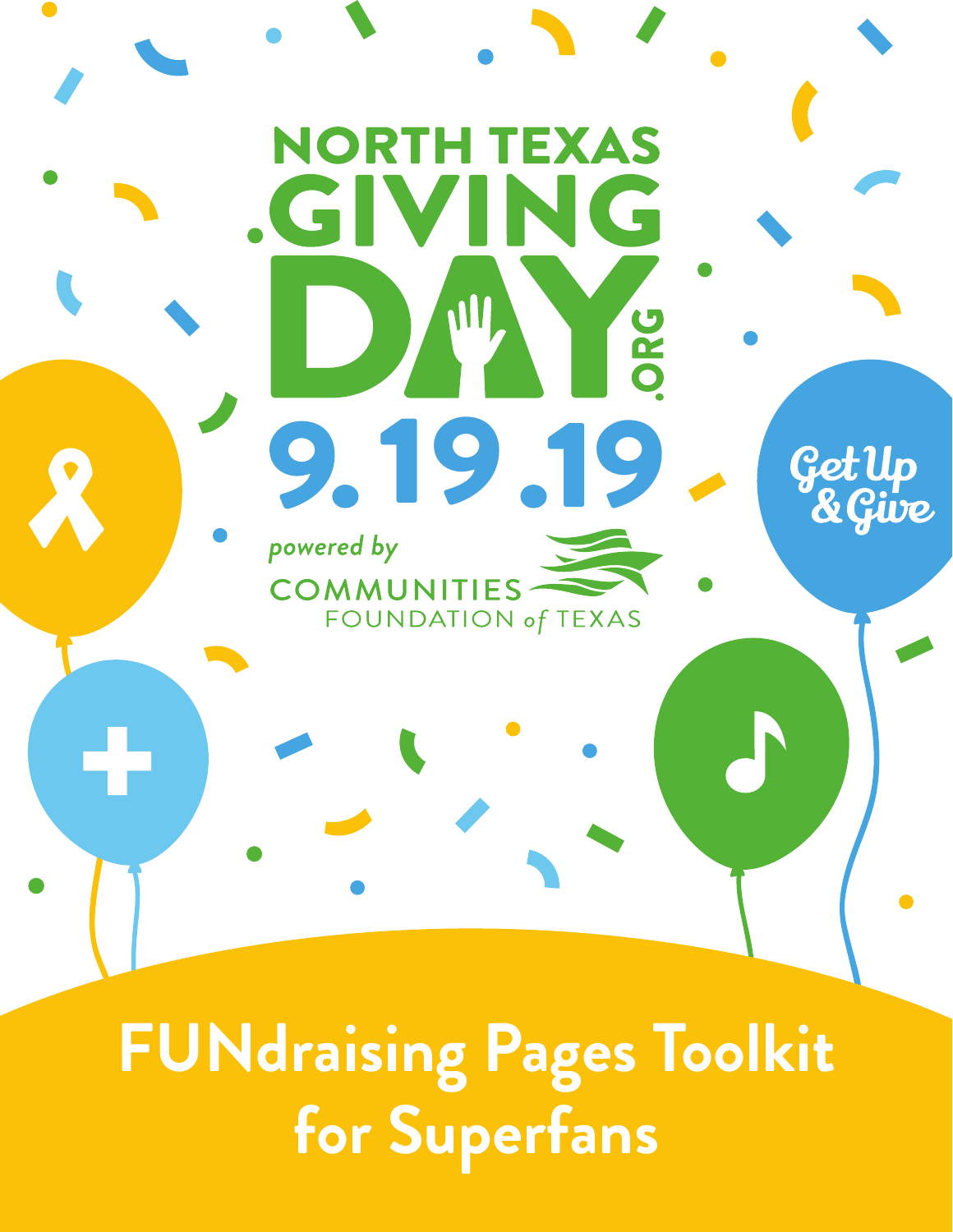



## North Texas Giving Day is not a party without you! FUNdraising pages are easy, fun, and super rewarding.

Is your favorite nonprofit participating in North Texas Giving Day? Explore [NorthTexasGivingDay.org](https://www.northtexasgivingday.org/) to find all your favorite nonprofits! With 2,000+ organizations to choose from, you can help make our community stronger. Visit [NorthTexasGivingDay.org](https://www.northtexasgivingday.org/) and you can search by cause area, nonprofit name, geographic area or some combination to learn about North Texas Giving Day participants within the areas you are most passionate about!

**Beginning August 1**, **you can create a FUNdraising page on behalf of your favorite nonprofit** and help make this their best North Texas Giving Day yet! This exciting feature allows you to highlight an organization close to your heart, and helping them reach their fundraising goal. With your personal FUNdraising page, you can make North Texas Giving Day even bigger, help raise more dollars, and touch more lives during this 18-hour giving extravaganza! What a great way to get up and give! Create a FUNdraising page and watch how you will make an impact on our North Texas region.

# **KEY DATES:**

- **• August 1**: First day to create your FUNdraising page!
- **• September 9:** Begin promoting your FUNdraising page, so your network\* can start to give to your favorite organization!
- **• September 18:** Last day to create a FUNdraising page.
- **• September 19:** North Texas Giving Day!

\* As your network helps you support your favorite nonprofit, you will receive an email letting you know that someone just donated.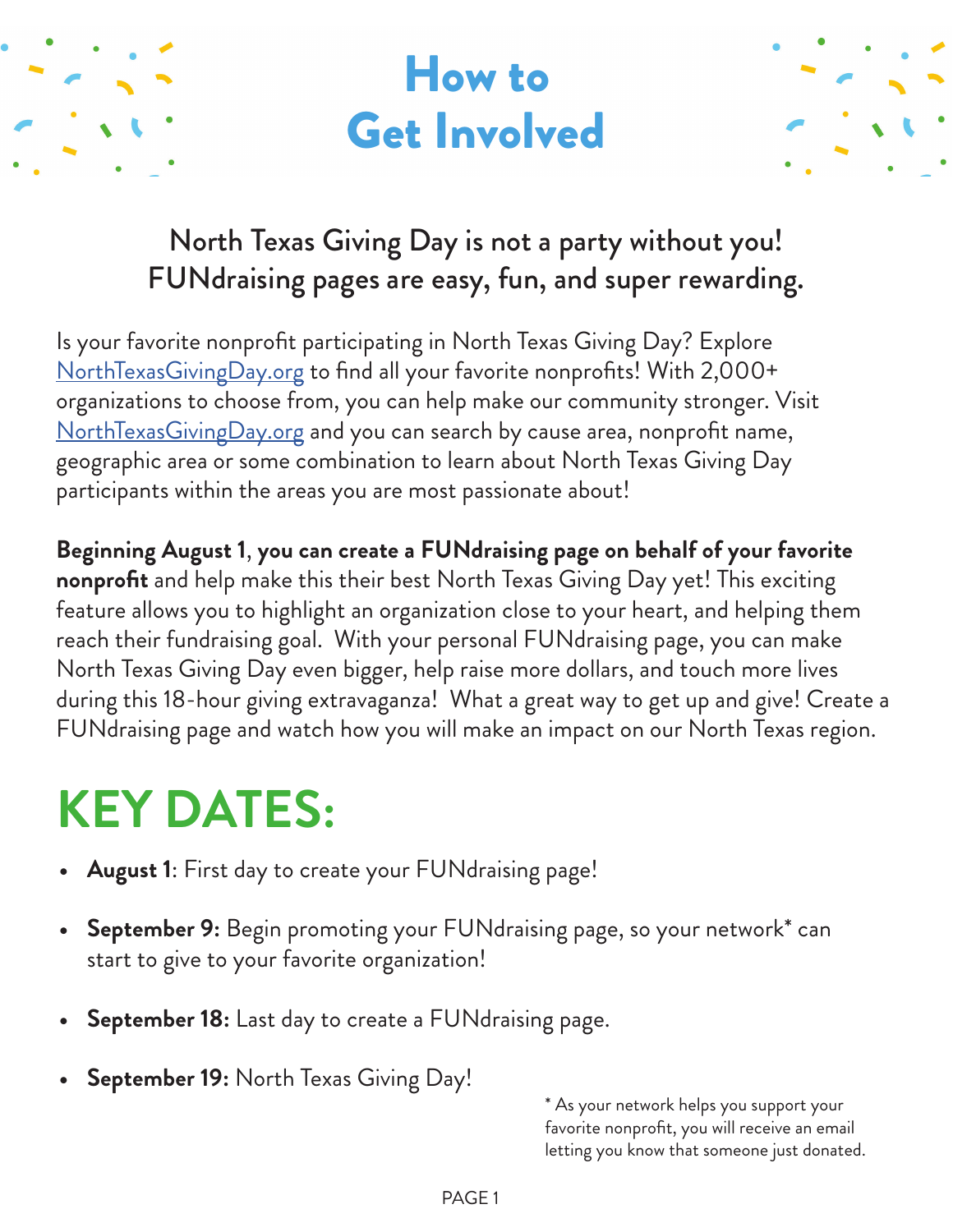# How to Create a FUNdraising Page

Feeling inspired and want to help make a nonprofit's North Texas Giving Day successful? Creating a FUNdraising page is quick and easy.

#### **Follow these simple steps:**

**Step 1:** Starting **August 1**, you can create a FUNdraising page for your favorite nonprofit by going to the nonprofit's page on the **NorthTexasGivingDay.org** website and click "FUNDRAISE".

**Step 2:** If you already have a donor account, sign in. If you do not have a donor account, you can create a new one by simply clicking the green "Create Profile" button.

**Step 3:** Fill out the required information to create a FUNdraising page, and submit your campaign for approval.

**Step 4:** Start planning how you will promote your FUNdraising page that will start accepting donations on September 9.



| <b>CREATE PROFILE</b>                                                                                                                                 |
|-------------------------------------------------------------------------------------------------------------------------------------------------------|
| Already Have a profile? LOGIN                                                                                                                         |
| Thanks for creating a page!                                                                                                                           |
| In order to create and manage your fundraising campaign you must create a profile.                                                                    |
| With a fundraising campaign you can challenge friends, family, and others to raise money for the charity of your choice through your own unique page. |
| Please login or create a profile to proceed.                                                                                                          |
| Email                                                                                                                                                 |
| Password                                                                                                                                              |
| <b>LOGIN</b>                                                                                                                                          |
|                                                                                                                                                       |
| Forgot Password?                                                                                                                                      |
|                                                                                                                                                       |
| <b>FUNdraiser Details</b>                                                                                                                             |
| * Organization @                                                                                                                                      |
| Communities Foundation of Texas (CFT)                                                                                                                 |
| * FUNdraising Page Title <sup>O</sup><br>* URL Link @ The URL you enter can take up to 2 hours after being approved by the nonprofit to               |
| display publicly                                                                                                                                      |
| https://www.northtexasgivingday.org/                                                                                                                  |
| * Summary/Personal Appeal <sup>@</sup>                                                                                                                |
|                                                                                                                                                       |
|                                                                                                                                                       |

### **Need ideas on how to promote your page?**

FUNdraiser Page Photo <sup>O</sup>

Upload

**FUNdraiser Goal** 

Check out **page 5** of this toolkit for sample post and language that can be used on social media or in emails to your network!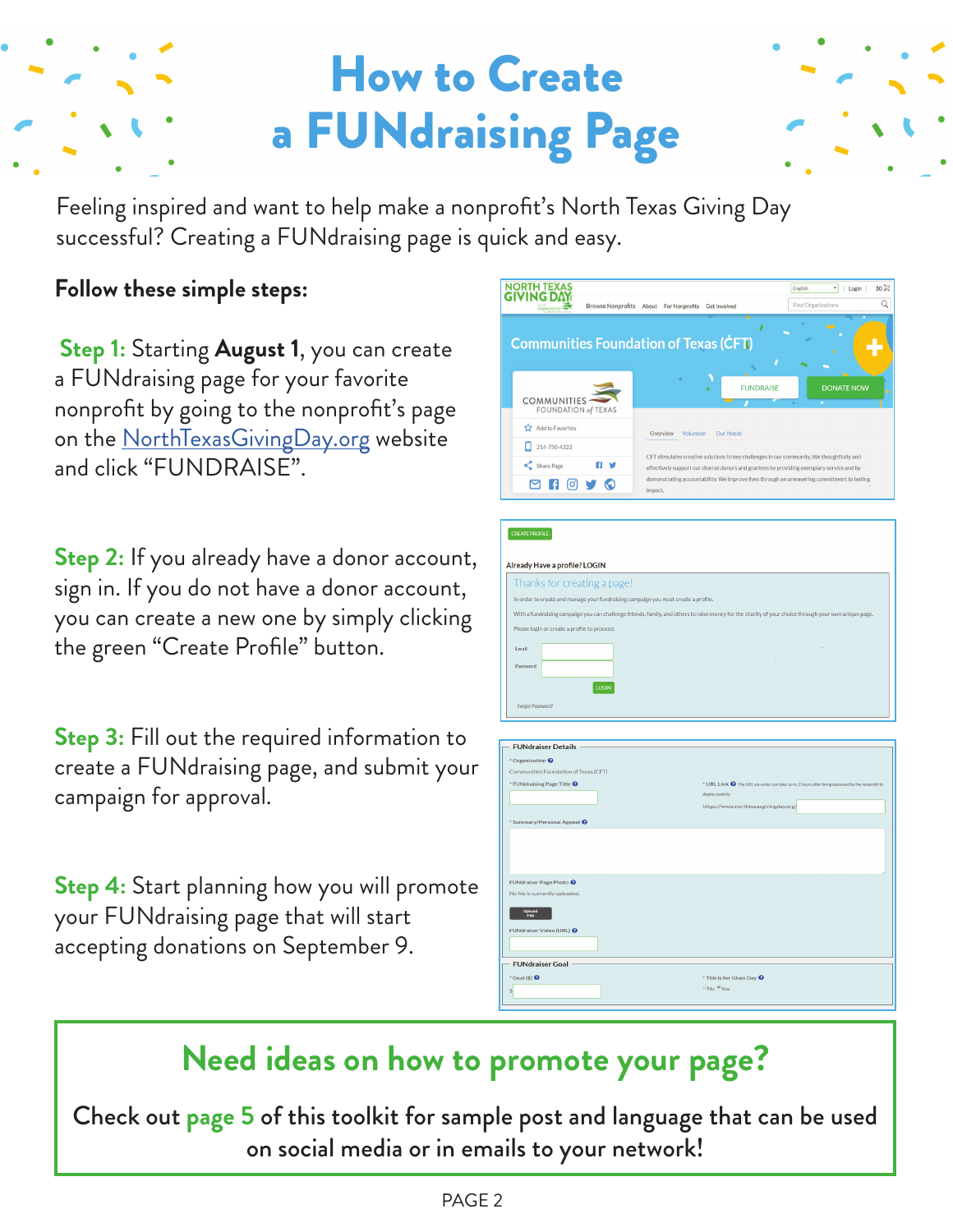## FUNdraising Page Tips and Tricks



Not sure how to make your FUNdraising Page a success? Here are some simple tips and tricks to help you promote your page and activate your network.

#### **1. Share a compelling personal story:**

This is your "WHY". Share why you chose to FUNdraise for this specific nonprofit. Was it in honor or memory of someone special, because this nonprofit impacted you, a family member or friend, or is it simply because you are passionate about the mission and the important work they do?

#### **2. Be the first donor to your page:**

Show your commitment to this cause and FUNdraising by being the first to donate to your page.

#### **3. Reach out directly:**

Start by sharing your FUNdraising page with family members or friends. This will help build momentum and give your campaign exposure. This will also help you build confidence to reach out to broader circles.

(TIP: Personalize your outreach by using nicknames or terms of endearment, or including something relevant to that person (example: Uncle Bobby, Grandma, etc.)

## **Did you know...**

**In 2018, 1,795 personal FUNdraising pages raised \$763,000 for 351 organizations**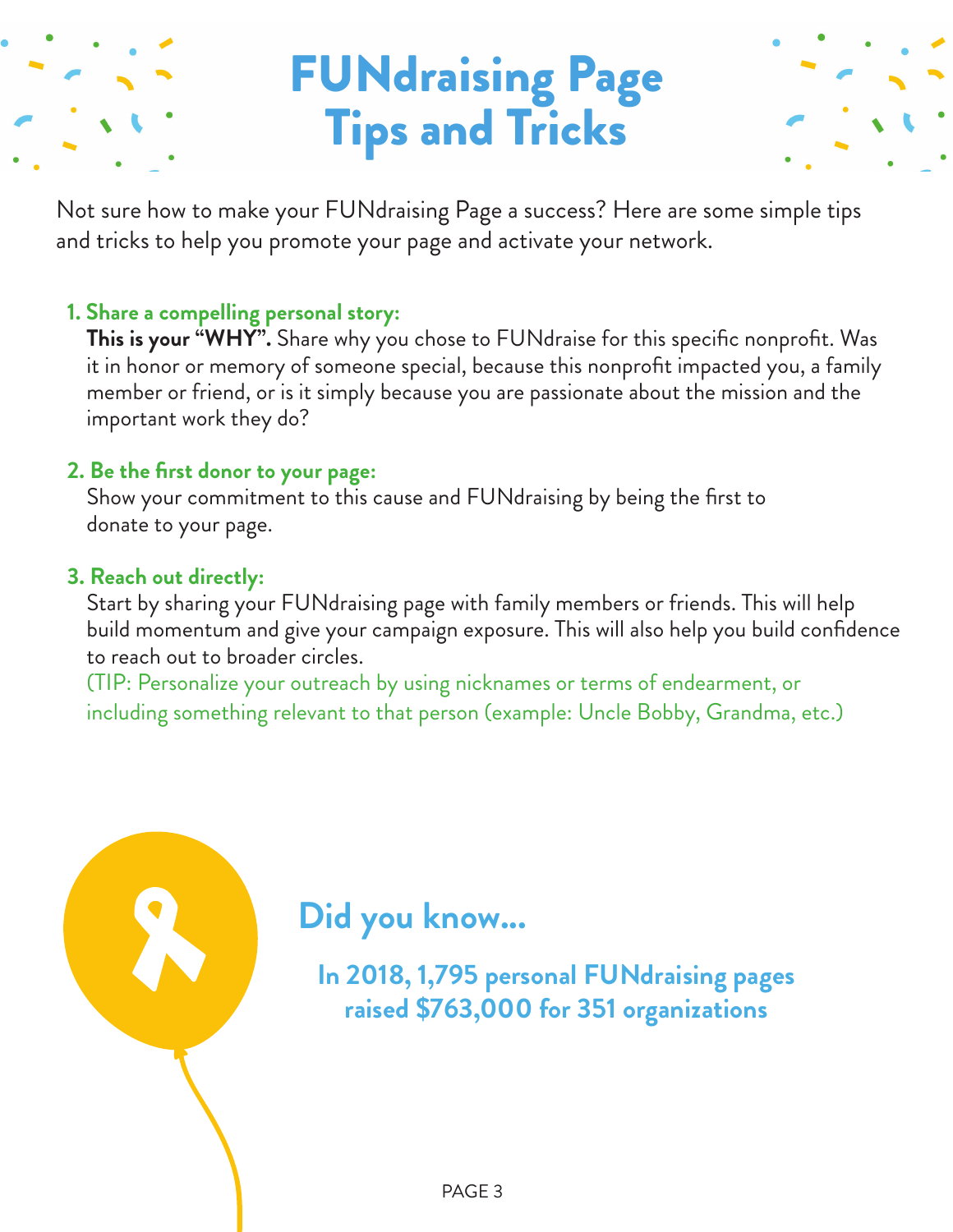

## FUNdraising Page Tips and Tricks



#### **4. Share socially:**

Be sure to share your page with your social networks (Facebook, Instagram, Twitter, and LinkedIn). You never know who shares your passion that might follow you on social media. **Don't forget to include the URL link to your direct FUNdraising page.** (TIP: Need help spreading the word? Turn to page 5 for sample social media post ideas.)

#### **5. Provide updates throughout the campaign:**

Share milestones with your supporters (i.e. "We're halfway to our goal! Help me close the gap!") and encourage them to invite family and friends to join them in support.

#### **6. ALWAYS thank your supporters**

Anytime someone contributes to your campaign it is so important to thank them, regardless of how much they gave. This makes your supporters feel seen and appreciated, and more likely to lend a hand in supporting your effort.

(TIP: You can see who has donated to your campaign and their email address by logging into your donor profile, selecting the tab labeled "My FUNdraising Pages", clicking the FUNdraising page name and clicking "See Donors to your FUNdraiser".

"Behind every successful woman is a tribe of other successful women who have her back!"

#WhylGive on North Texas Giving Day is so that other women have the opportunity to thrive in a career they want to pursue.

Our Friends Place changes lives by requiring our residents to be employed at a steady job, be enrolled in educational or vocational courses to improve employability, and attend our award-winning life skills program. We teach empowerment, not entitlement, so young women can become self-reliant and build a better future for themselves.

Please join me by supporting Our Friends Place through North Texas Giving Day!



NORTHTEXASGIVINGDAY.ORG

#### Be a friend of Our Friends Place!

Be a Friend...Change a Life! I am starting this page to support Our Friends Place and all the good work they do for homeless young women in North Texas. With their t.

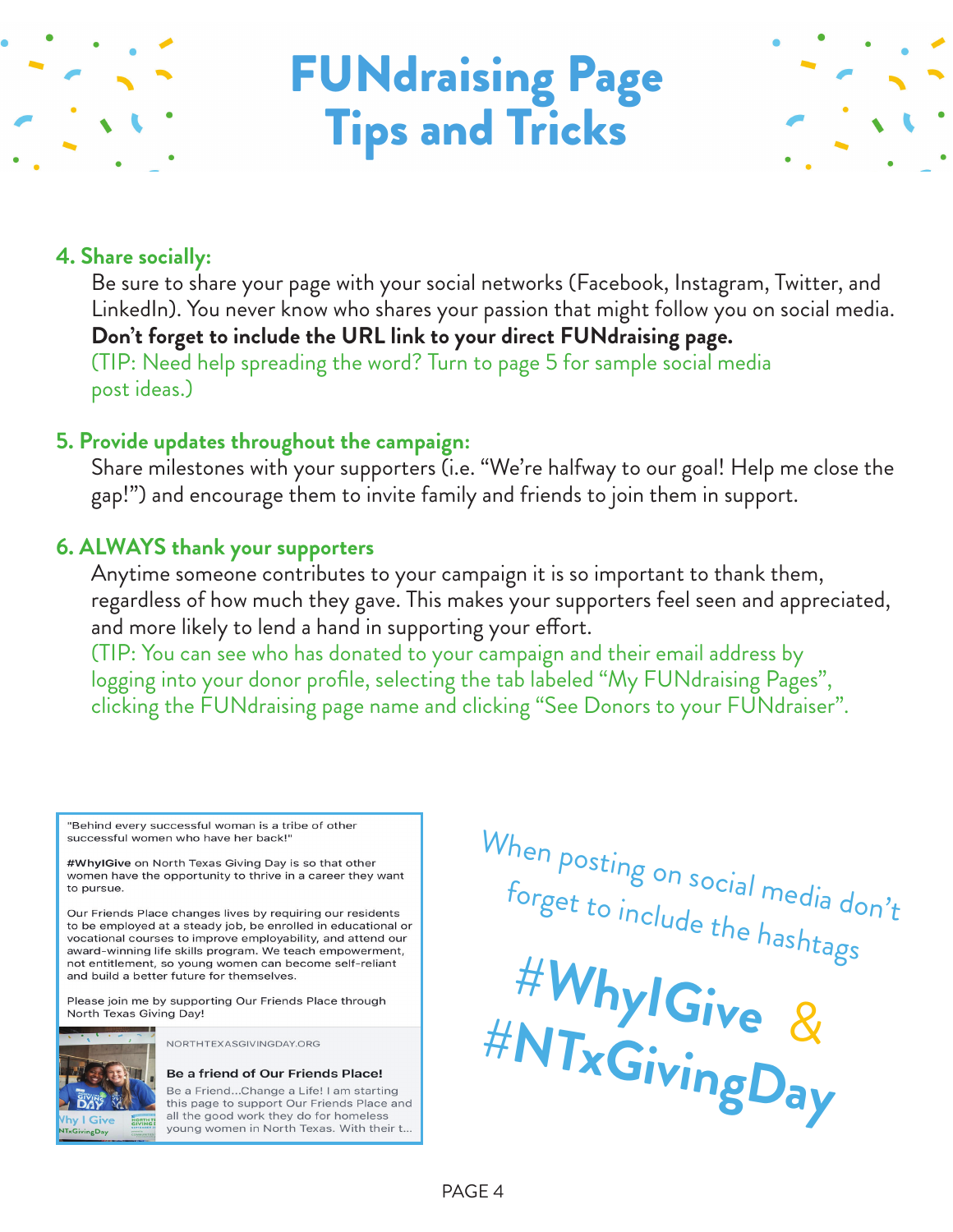# Spread the Word

Now that you have set up your FUNdraising page, it's time to share it with your network! North Texas Giving Day makes it easy for you to share why you give and are passionate for your favorite nonprofit!

How you can promote your favorite organization:

- Share your favorite organization through social media #NTxGivingDay
- Send an email to your network(s), use the #NTxGivingDay email signature
- Let people know why you give by using the hashtag #WhyIGive, #NTxGivingDay and the photo filter

#### Sample Facebook\* & Twitter Posts

#### \*For Facebook, each of these should be accompanied by an image

#### Before Giving Day

- Save the date: 9.19.19 is #NTxGivingDay!
- Approximately 7 million people live in North Texas and together we can make a HUGE difference on #NTxGivingDay!
- "One is not born into the world to do everything but to do something." Henry David Thoreau. Who is inspiring you to give this #NTxGivingDay?

#### Scheduled Giving (September 9 - September 18)

- Did you know that you can schedule your #NTxGivingDay donation? Do it today! [enter link to your FUNdraising page]
- Make a difference and schedule you donation today! [enter link to FUNdraising page]

#### North Texas Giving Day (September 19)

- Help build a stronger and more vibrant North Texas by donating today![enter link to FUNdraising page]
- Today is #NTxGivingDay! Donate today to help us change North Texas for the better: **[enter link to FUNdraising** page]
- Join me and donate to your favorite causes TODAY on #NTxGivingDay!
- "How wonderful that no one need to wait a single moment to improve the world." Anne Frank. Don't wait #NTxGivingDay is today!
- Your gift matters! Let's show the world how North Texas Gives back and donate today!
- Help *[organization name]* get to the top of the #NTxGivingDay leaderboard! Donate here today: *[enter link to* FUNdraising page]

#NTxGivingDay